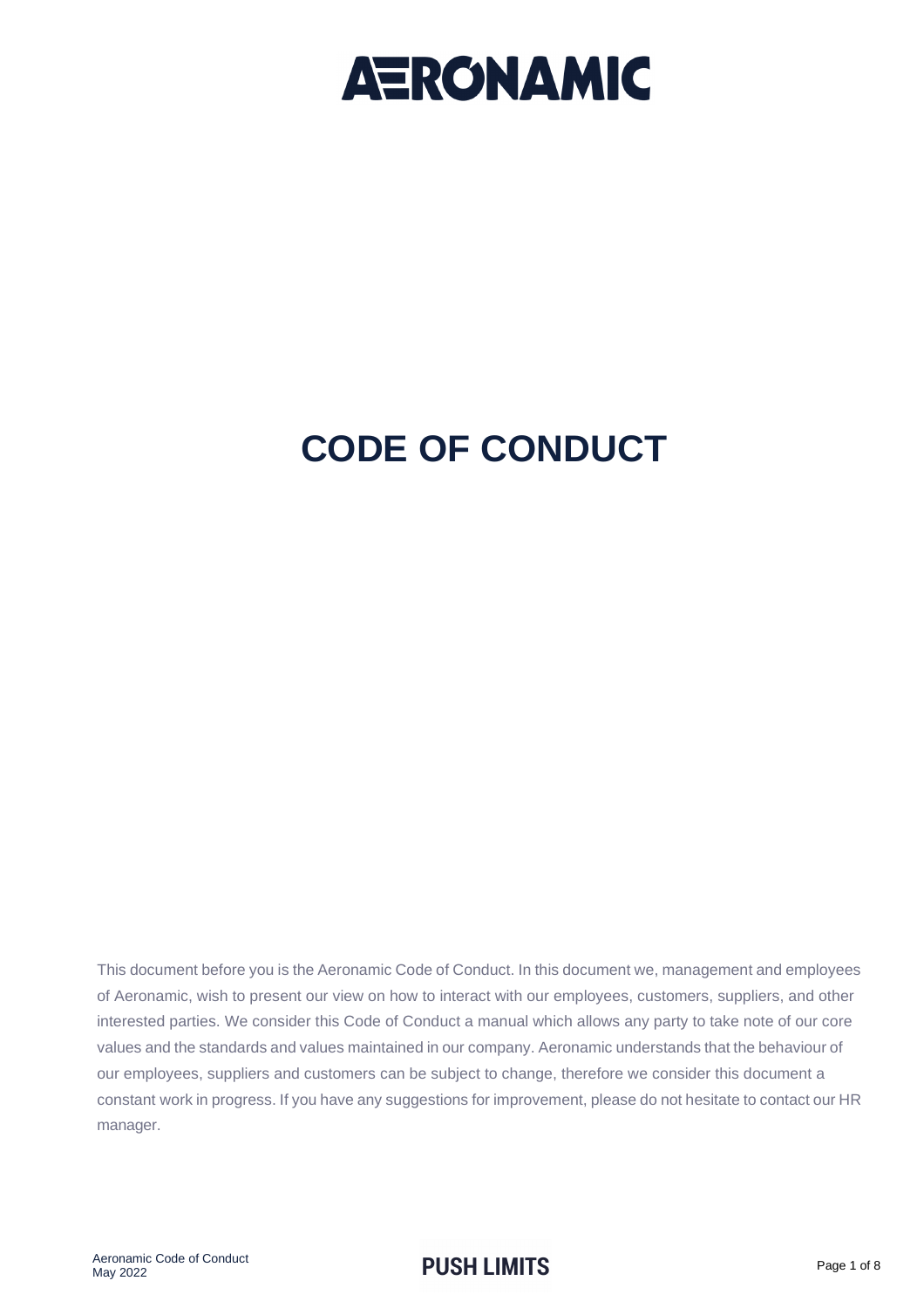

### **CORE VALUES**

### **This Code of Conduct is based on our shared core-values:**

#### **Innovation**

At Aeronamic, innovations is paramount. The way we do business is characterized by innovative acting and thinking. We wish to provide our customers with the most advanced, best suited and economically most attractive solutions. In this, we are willing and able to think out of the box.

### **Integrity**

We act with great care and adequacy keeping in mind our responsibilities and complying with applicable rules and laws. Our methods can be fully justified and explained.

### **Quality**

Aeronamic operates with a focus on quality. By doing so, we are committed to being a professional and reliable partner for our customers, suppliers and employees. We strive for excellence in everything we do.

### **Communication**

We seek to keep a clear and open line of communication with all stakeholders and throughout the whole process, from the first contact up to the supply and maintenance of aviation systems.

### **Entrepreneurship**

At Aeronamic with think along with our suppliers and customers. We like to enter into commercial partnerships with our suppliers. We offer the most cost effective solutions.

### **Working safely**

At Aeronamic we work in the safest possible way and we pay attention to safe working conditions. We comply with all legal safety requirements. Additionally our companies extra safety requirements apply.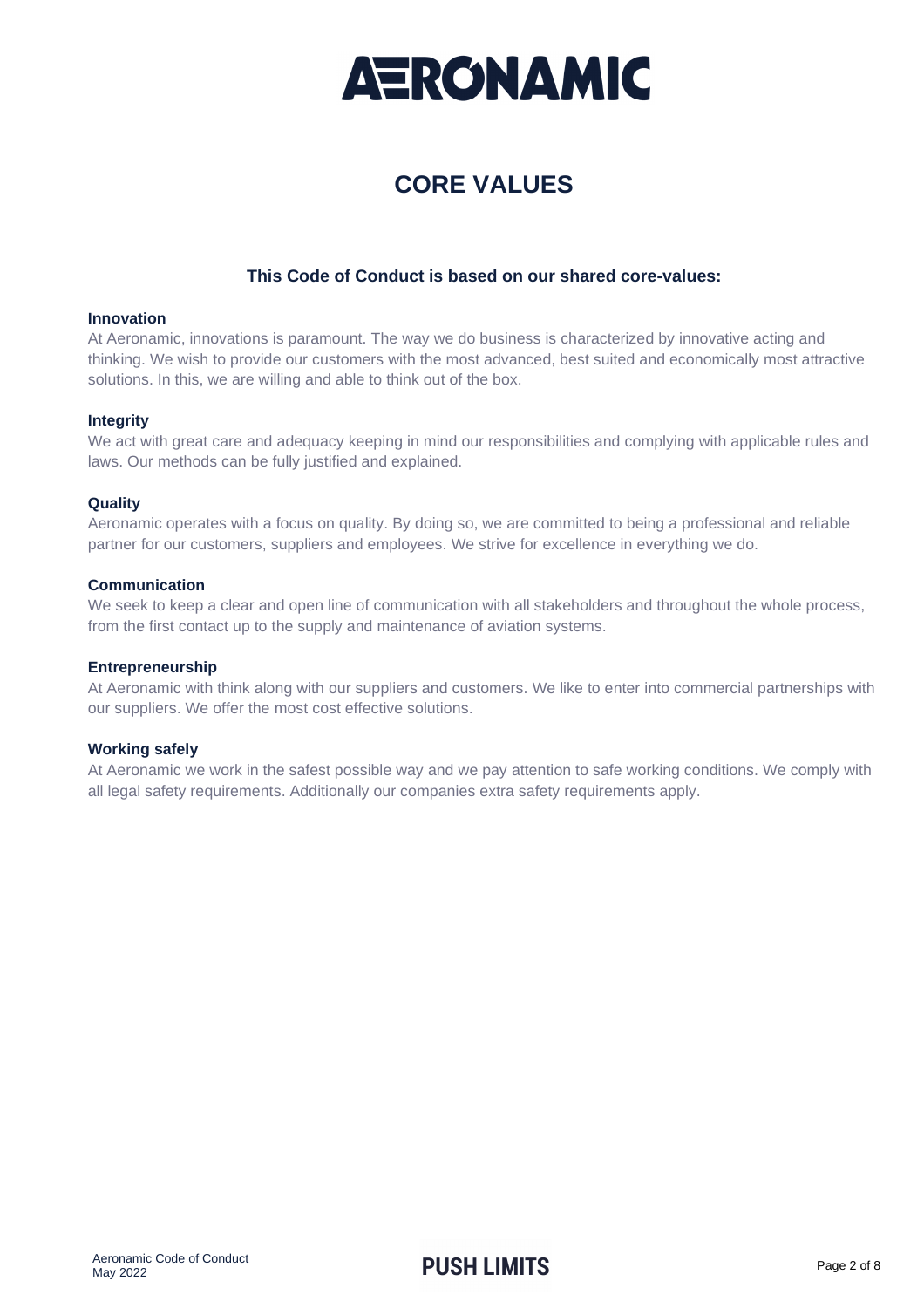

### **INTERNAL**

| <b>COLLEAGUES</b>                                                                                                                                                                                                                                                                                                                                                                                                                                      | <b>Not acceptable</b>                                                                                                                                   |
|--------------------------------------------------------------------------------------------------------------------------------------------------------------------------------------------------------------------------------------------------------------------------------------------------------------------------------------------------------------------------------------------------------------------------------------------------------|---------------------------------------------------------------------------------------------------------------------------------------------------------|
| We think it is important for employees to treat each other with<br>respect. This does not exclude the possibility of a heated<br>debate in case of disagreements, as long as at the end of the<br>day colleagues still treat each other with respect. We wish for<br>conflicts to be resolved and discussions to come to a fruitful<br>end. We like to see colleagues take action in resolving<br>conflicts. We do not want colleagues to be excluded. | Taking on a victim's role or leaving a conflict<br>unresolved. Unnecessarily provoking conflicts,<br>showing disrespectful or harassing behaviour.      |
|                                                                                                                                                                                                                                                                                                                                                                                                                                                        |                                                                                                                                                         |
| AGRESSION, VIOLENCE AND SEXUAL HARASSMENT                                                                                                                                                                                                                                                                                                                                                                                                              | Not acceptable                                                                                                                                          |
| Respectful behaviour prevents aggression, violence and sexual<br>harassment. We therefore actively listen to each other without<br>interruption, with respect, stand by agreements and appreciate                                                                                                                                                                                                                                                      | Physical violence is, of course, prohibited. We<br>do not want people to choose sides in a conflict,<br>nor do we want people to insult or belittle one |
| one another. We believe in communicating just and fair, which<br>means that people should talk to each other, rather than about<br>each other.                                                                                                                                                                                                                                                                                                         | another or abuse their position.                                                                                                                        |
| <b>HOW WE CONDUCT OURSELVES</b>                                                                                                                                                                                                                                                                                                                                                                                                                        | <b>Not acceptable</b>                                                                                                                                   |

We conduct our business in a correct way and this manifests itself in various ways. Answers to questions will be given on time and in a clear manner. We are reliable and stand by agreements made. We listen actively and if the situation so requires, ask clarifying questions. Errors are not covered up, but openly discussed to come up with solutions to prevent this from happening in the future. We are constructive, enthusiastic and pro-active. If necessary, we go the extra mile.

It is undesirable to be occupied with matters other than the subject/target of the training or the meeting. The same applies to having a hidden agenda; with other words having a different motive or plan than the proposed target of the meeting/training.

### **COMPANY ASSETS**

Aeronamic funds and assets are to be used for which they are intended. We expect our employees to handle our assets like they would handle their own. Should anything need repair or maintenance, this is to be reported to the appropriate office.

### **Not acceptable**

.

Failing to report damaged goods and handling Aeronamic's equipment, materials and facilities in an inappropriate manner. Also use of Aeronamic assets for private purposes is unacceptable.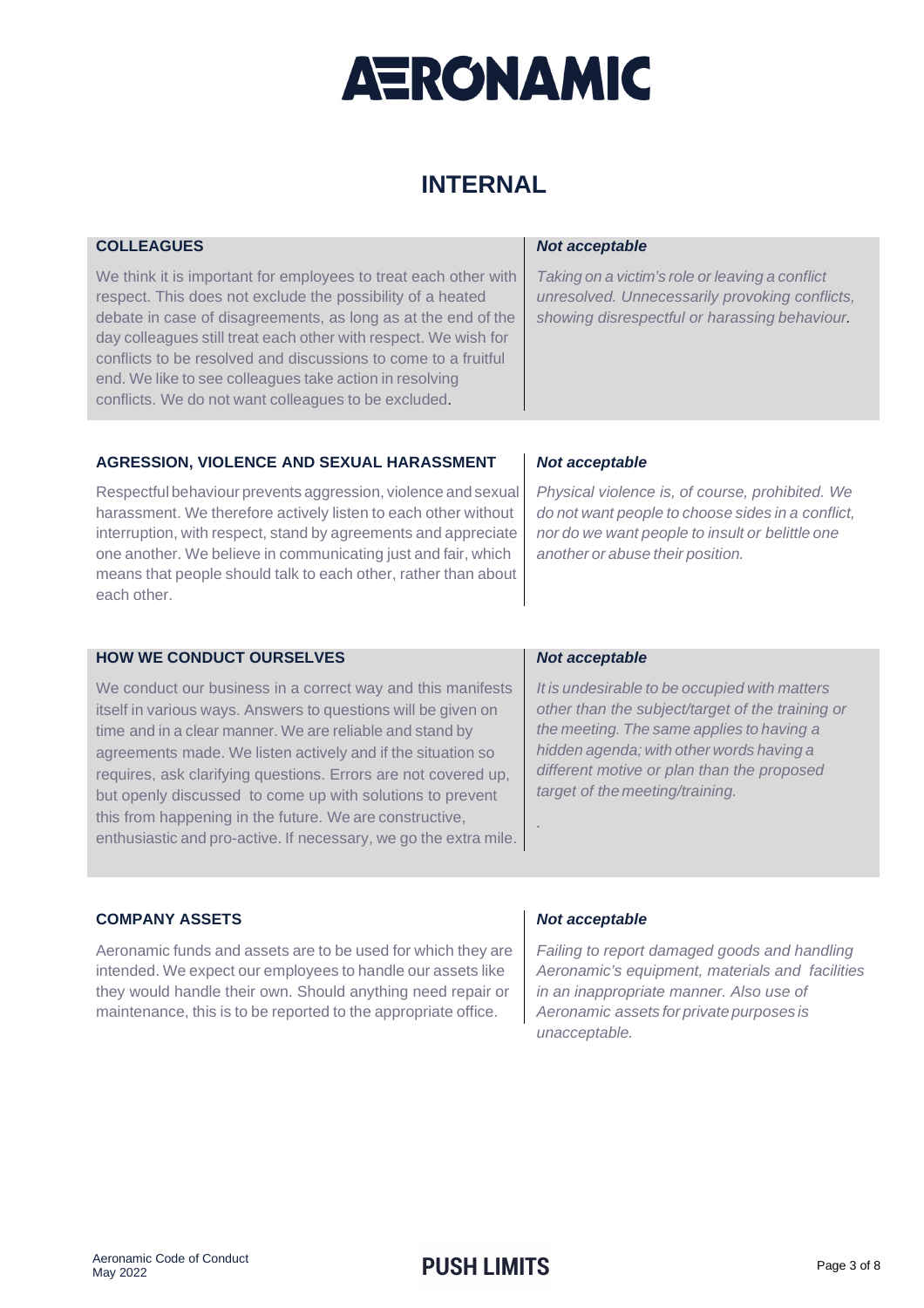### **WORKING SAFELY AND CLEANLY (5S) GENERALLY**

Clean and safe work is of paramount importance to us. This applies to all our employees but also to all external parties working on site. Amongst others, clean and safe work is reflected in the proper use of personal protective equipment at properly equipped and clean workstations. We believe in setting a good example and addressing each other on proper safety issues. We will pay attention to safety at all levels; now and in the future.

### **Not acceptable**

Ignorance with regard to the use of protective equipment and taking the use of protective equipment too easily. Failing to use protective equipment. Doing something 'briefly' (like crossing a safety line) whilst assuming that using protective equipment is unnecessary.

**As working clean and safe have different implications for the offices as well as for the factory floor, we make a clear distinction between these two in our Code of Conduct.**

### **OFFICE**

For the office, the 'clean desk policy' means that neither products nor paper are to be left on the desks after working hours. The same principle applies to the digital work environment; work will be done in accordance with set standards and the digital environment (such as 'the hatch') is to be kept tidy.

### **FACTORY FLOOR**

On the factory floor, the tools are clean when they are returned to their tool boards or tool drawers. Damaged tools will be replaced. Whenever something runs out it must either be replenished or ordered.

On the factory floor, the clean desk policy is enforced as well and work is done according to specified 5S-standards. This means that we ensure that nothing is left behind that can cause FOD (Foreign Object Damage). FOD compliancy is part of our Aeronamic DNA.

On the factory floor, food is not allowed whatsoever. However, drinks are allowed in the designated areas following the 5S/FOD guidelines.

### **Not acceptable**

Papers and products (including fruit and coffee cups) which are left behind on desks, tables and in meeting rooms after working hours.

### **Not acceptable**

Papers and products(including fruit and coffee cups) which are left behind on desks, tables and in meeting rooms after working hours. Leaving tools and other items where they were last used or putting back dirty tools without cleaning them, is unacceptable.

Eating (all areas) and drinking outside of the designated areas on the factory floor.

### **PUSH LIMITS** Page 4 of 8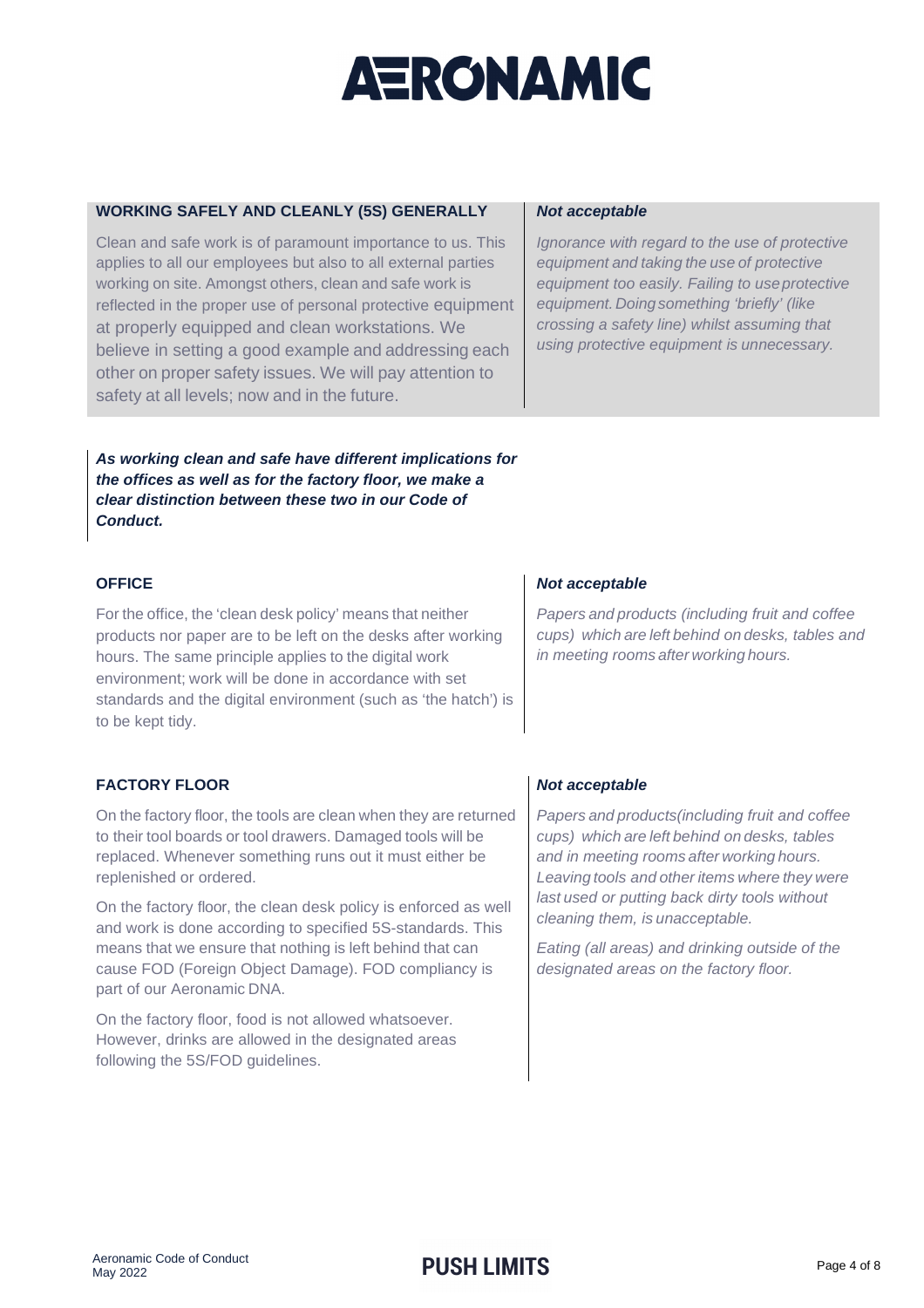| <b>ALCOHOL &amp; DRUGS</b>                                                                                                                                                                                                                                                                                                                                                                                                                 | <b>Not acceptable</b>                                                                                                                                                                                               |
|--------------------------------------------------------------------------------------------------------------------------------------------------------------------------------------------------------------------------------------------------------------------------------------------------------------------------------------------------------------------------------------------------------------------------------------------|---------------------------------------------------------------------------------------------------------------------------------------------------------------------------------------------------------------------|
| Aeronamic employees are sober at all times during working<br>hours. Even when our employees are off work we expect them<br>to be aware that they will return to work the next day and act<br>accordingly. During company meetings or receptions alcohol is<br>used in moderation.                                                                                                                                                          | Using alcohol and drugs during working hours<br>and being under the influence of such during<br>working hours is prohibited. To return to work<br>tired and unfit after an extended party weekend<br>is undesirable |
| With regard to cigarette smoking, Aeronamic has an active<br>nonsmoking-policy and will help employees who wish to stop<br>smoking. During breaks, employees are permitted to smoke<br>outdoors in designated areas                                                                                                                                                                                                                        | Smoking indoors.                                                                                                                                                                                                    |
|                                                                                                                                                                                                                                                                                                                                                                                                                                            |                                                                                                                                                                                                                     |
| <b>INTERNET EN (SOCIAL) MEDIA</b>                                                                                                                                                                                                                                                                                                                                                                                                          | Not acceptable                                                                                                                                                                                                      |
| Internet and social media have become a common part of<br>modern life and as such can no longer be eliminated from<br>everyday life. Internet should be used first and foremost for<br>business purposes. Internet access is essential for business<br>purposes and employees are asked to exercise restraint<br>when accessing internet for personal use. Files, emails and<br>documents are to be scrutinized thoroughly before opening. | We consider it unacceptable when work is<br>influenced by internet and/or social media use<br>for private purposes. Visiting sites with<br>explicit content (sex, violence,<br>discrimination etc.) is not allowed. |
| We are proud of and positive about our company and convey<br>this on social media. We will hold back from giving relevant<br>detailed information. We will comply with all applicable rules<br>of confidentiality at all times. We make each other aware of<br>how to handle sensitive information and with whom one<br>should talk about it.                                                                                              |                                                                                                                                                                                                                     |
| In case of lack of clarity or doubt about a publication, one is<br>to contact the designated functionary. The Aeronamic<br>Spokesman is the designated person for all contacts with the<br>press                                                                                                                                                                                                                                           |                                                                                                                                                                                                                     |
| <b>RESPECT AND DISCRIMINATION</b>                                                                                                                                                                                                                                                                                                                                                                                                          | <b>Not acceptable</b>                                                                                                                                                                                               |
| Regardless of a person's position within Aeronamic, we will at<br>all times be amicable and respectful. We respect each other<br>as a person and show respect for each other's work.                                                                                                                                                                                                                                                       | We will not tolerate any form of discrimination,<br>racism etc. Also bullying, belittling or deliberately<br>excluding, ignoring, abusing and gossiping about<br>a person or persons is unacceptable.               |

.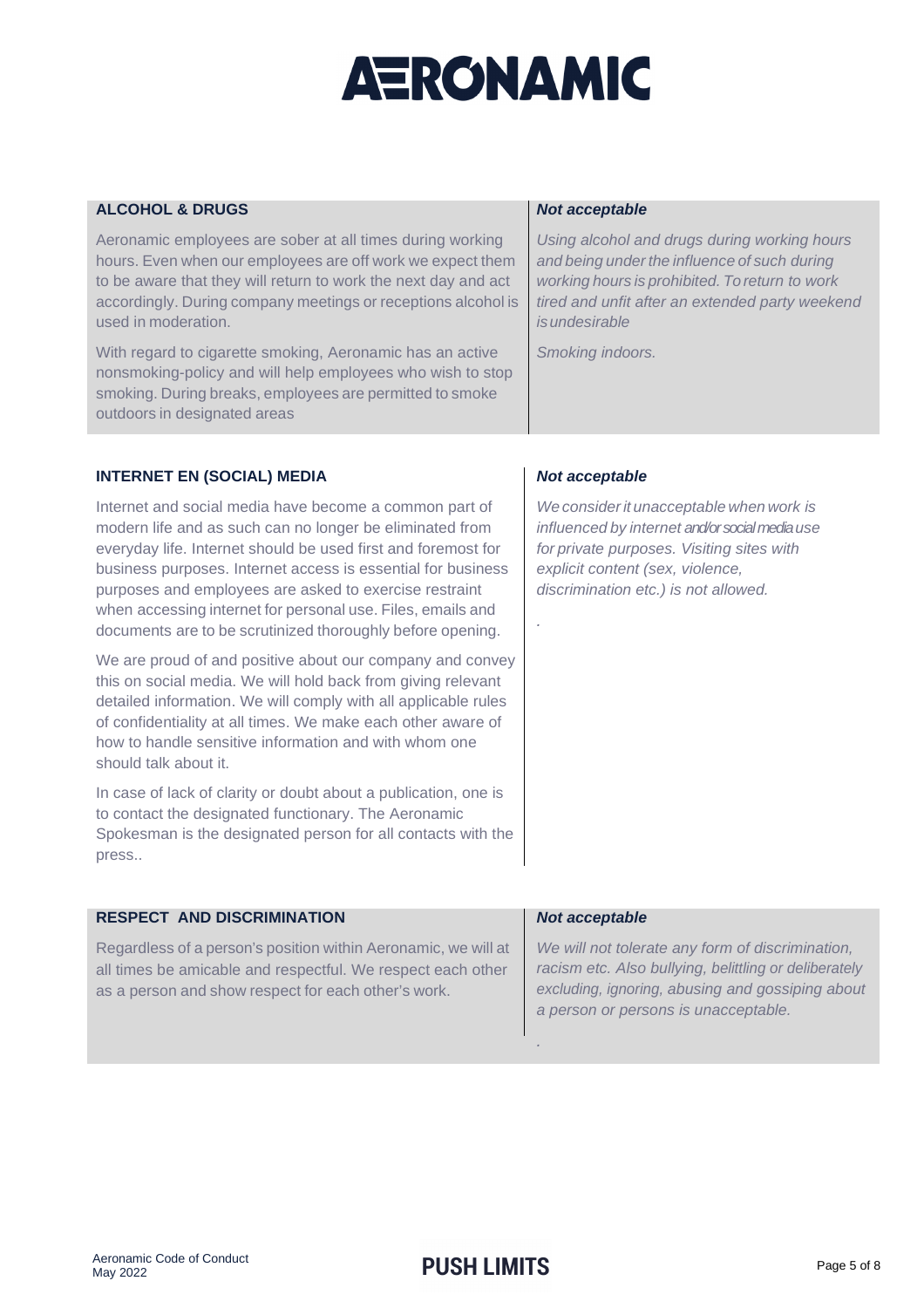### **ITAR – COMPLIANCE**

We expect all our employees to be aware of the ITAR rules. ITAR compliancy is reflected in using the ITAR-stamp and conducting ITAR-communication with suppliers through our supply chain department.

When in doubt about ITAR applicability please refer to our ITAR Compliance Officers.

#### Not acceptable

To talk in public about ITAR-data, to have ITAR-data on one's travel-notebook, communicating about ITAR-data through every day email, to have ITAR-drawings on one's desk when absent and failing to check if a supplier is on the list of banned suppliers for an assignment where ITAR- compliancy is required are examples of unacceptable behaviour. These examples are by no means exhaustive.

### **CONFIDENTIALITY**

It goes without saying that we don't talk about sensitive information. That is why we work according to the 'clean desk' policy and sensitive information is to be stored in the appropriate 'confidence' folder. Information is given only on a need to know basis. We are thoroughly aware of our customer's demands.

Sensitive information is only shared with third parties if an MCA (Mutual Confidentiality Agreement) is in place.

### **Not acceptable**

Leaving your computer unattended and personal documents on one's desk is unacceptable. To share keys and/or passwords is also not acceptable.

### **INNOVATION**

.

We actively seek to renew and improve business. Aeronamic, from top management to factory floor, encourages new ideas and improvements. In our communications we are proactive, put our ideas forward and work together on smart solutions. In this, flexibility and perseverance are our guiding principles.

#### **Not acceptable**

Not taking action when noticing improvement cases/points. Complaining but not actively contributing to the solution is considered unacceptable. To dismiss new ideas out of hand, saying yes but meaning no, to take credit for someone else's ideas or hold on to old methods without being open minded to change are all examples of unacceptable behaviour.

Of course this list is not exhaustive.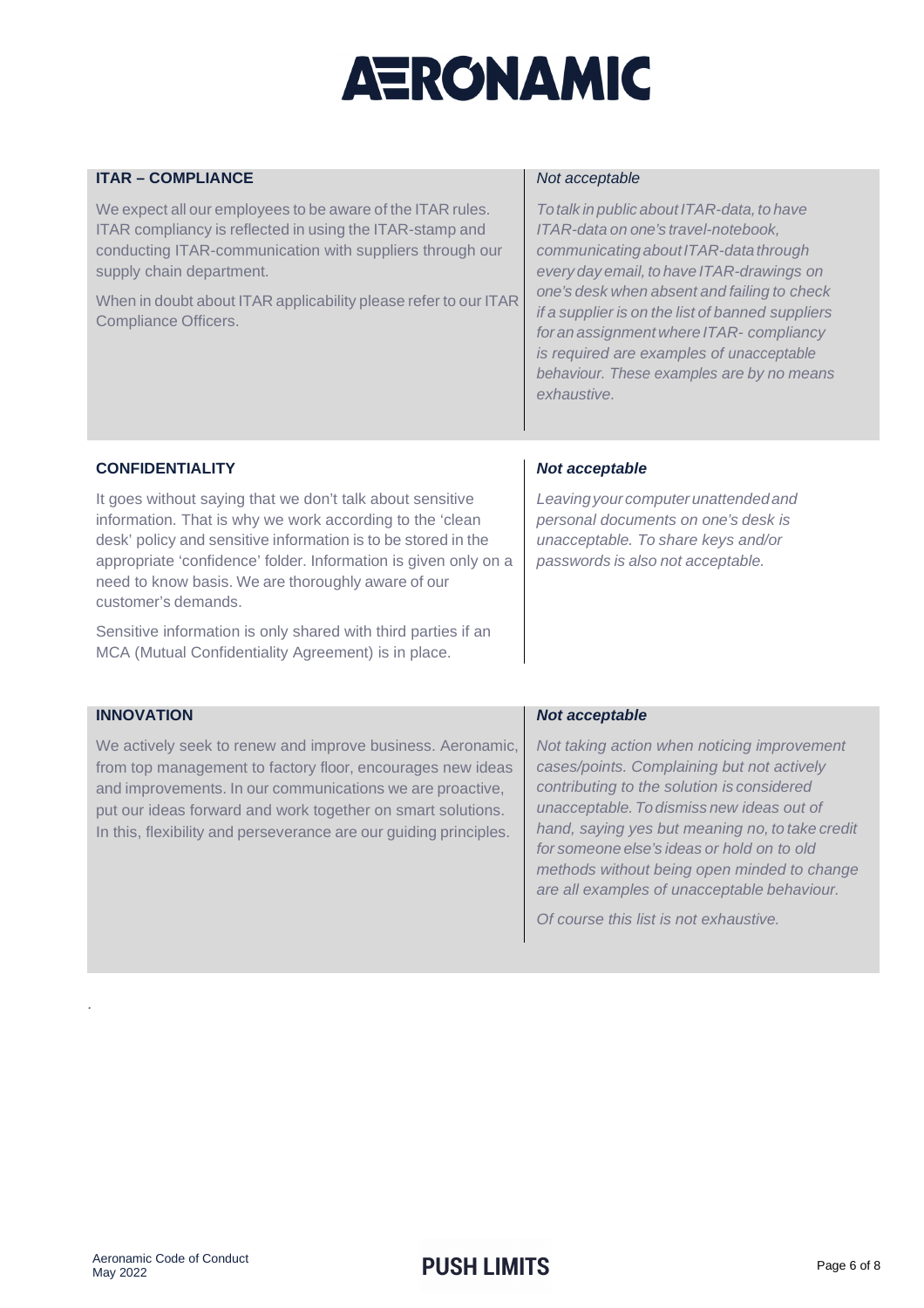## **EXTERNAL**

### **ETHICAL BUSINESS CONDUCT / GIFTS**

Our reputation depends upon the way our customers, suppliers, governments and society at large judge us. Aeronamic wants to do business in an ethical manner. We interact on a fair basis with our customers and suppliers, competitors and other stakeholders. All transactions are free from bribes, kickbacks, gifts or favours. We refrain from unfair trade practices such as money laundering and corruption and do not trade with insider information, do not give a misrepresentation of facts and do not manipulate.

Conflicts of interest, or the appearance of it, must be avoided at all times. If and when personal interests conflict with the company interests we consult the supervisor or HR Manager.

### **OFFICIAL BUSINESS**

When on official business, we adhere to the rules of our Travel policy, which is adjusted regularly to the prevailing situation. During official business travel we are representative of Aeronamic and we behave as such. This applies to the meetings as well as the leisure time during business travel.

### **ENVIRONMENT**

We take our ecological footprint very serious and separate and recycle our waste as much as possible. Our company is organized in such a way that dangerous substances and products are used according to regulations. Before we proceed to order these resources and products, we have actively sought for less invasive products and/ or environment friendly impacting alternatives.

The proper Personal Protective Equipment is supplied to all to be able to work correctly with dangerous substances. We actively monitor the correct use.

We operate responsibly with regard to our energy consumption.

### **Not acceptable**

Doing business with individuals and/or organisations that are on the list of banned and undesirable persons/organisations.

Accepting cash, bribes, contributing to money laundering and corruption.

### **Not acceptable**

Not disposing hazardous waste according to regulations, as well as insufficiently separating waste and temporarily incorrect storage of chemicals.

### **PUSH LIMITS** Page 7 of 8